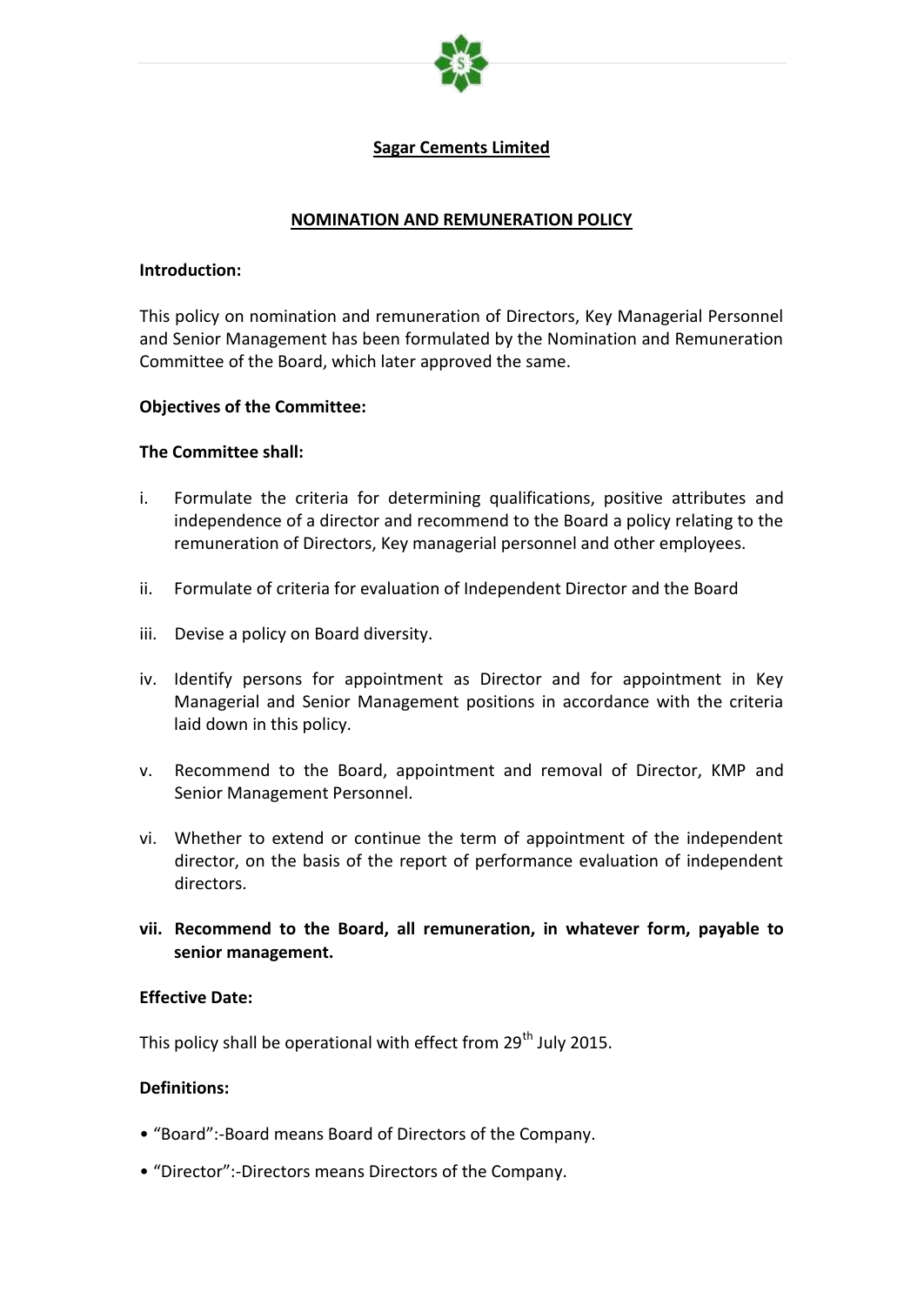

- "Committee":-Committee means Nomination and Remuneration Committee of the Company as constituted or reconstituted by the Board, from time to time.
- "Company":- Company means Sagar Cements Limited.
- "Independent Director":- As provided under SEBI (Listing Obligations and Disclosure Requirements) Regulations, 2015 as since amended vide SEBI (Listing Obligations and Disclosure Requirements) (Amendment) Regulations, 2018 and/or under the Companies Act, 2013, which means a non-executive director, other than a nominee director of the company:
- a. who, in the opinion of the Board, is a person of integrity and possesses relevant expertise and experience;
- b. (i) who is or was not a promoter of the company or its holding, subsidiary or associate Company;
	- (i) who is not related to promoters or directors in the company, its holding, subsidiary or associate company;
- c. who, apart from receiving director's remuneration, has or had no pecuniary relationship with the company, its holding, subsidiary or associate company, or their promoters, or directors during the two immediately preceding financial years or during the current financial year;
- d. none of whose relatives has or had pecuniary relationship or transaction with the company, its holding, subsidiary or associate company, or their promoters, or directors, amounting to two per cent. or more of its gross turnover or total income or fifty lakh rupees or such higher amount as may be prescribed, whichever is lower, during the two immediately preceding financial years or during the current financial year;
- e. who, neither himself nor any of his relatives
	- i. holds or has held the position of a key managerial personnel or is or has been employee of the company or its holding, subsidiary or associate company in any of the three financial years immediately preceding the financial year in which he is proposed to be appointed;
	- ii. is or has been an employee or proprietor or a partner, in any of the three financial years immediately preceding the financial year in which he is proposed to be appointed, of —
	- iii. a firm of auditors or company secretaries in practice or cost auditors of the company or its holding, subsidiary or associate company; or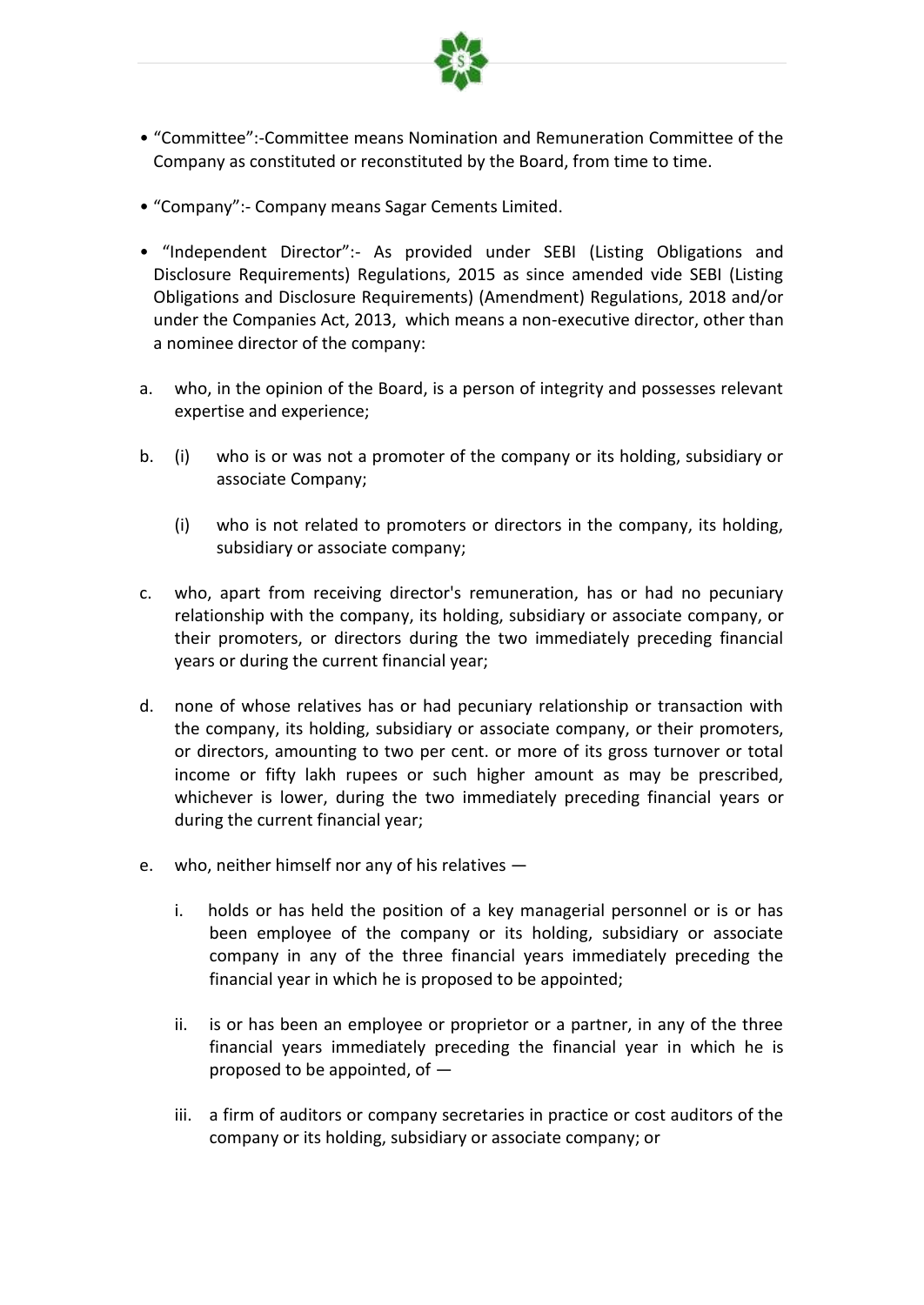

- iv. any legal or a consulting firm that has or had any transaction with the company, its holding, subsidiary or associate company amounting to ten per cent or more of the gross turnover of such firm;
- v. holds together with his relatives two per cent or more of the total voting power of the company; or
- vi. is a Chief Executive or director, by whatever name called, of any non-profit organisation that receives twenty-five per cent or more of its receipts from the company, any of its promoters, directors or its holding, subsidiary or associate company or that holds two per cent or more of the total voting power of the company;
- viii. is a material supplier, service provider or customer or a lessor or lessee of the company;
- f. who is not less than 21 years of age.
	- "Key Managerial Personnel":-Key Managerial Personnel (KMP) means
		- (i) the Chief Executive Officer or the managing director or the manager;
		- (ii) the Company Secretary;
		- (iii) the Whole-Time Director;
		- (iv) the Chief Financial Officer; and
		- (v) such other officer as may be prescribed under the applicable statutory provisions / regulations
	- •"Senior Management":- The expression ''senior management'' means personnel of the company who are members of its core management team excluding Board of Directors comprising all members of management one level below the executive directors and includes the functional heads.

Unless the context otherwise requires, words and expressions used in this policy and not defined herein but defined in the Companies Act, 2013 as may be amended from time to time shall have the meaning respectively assigned to them therein.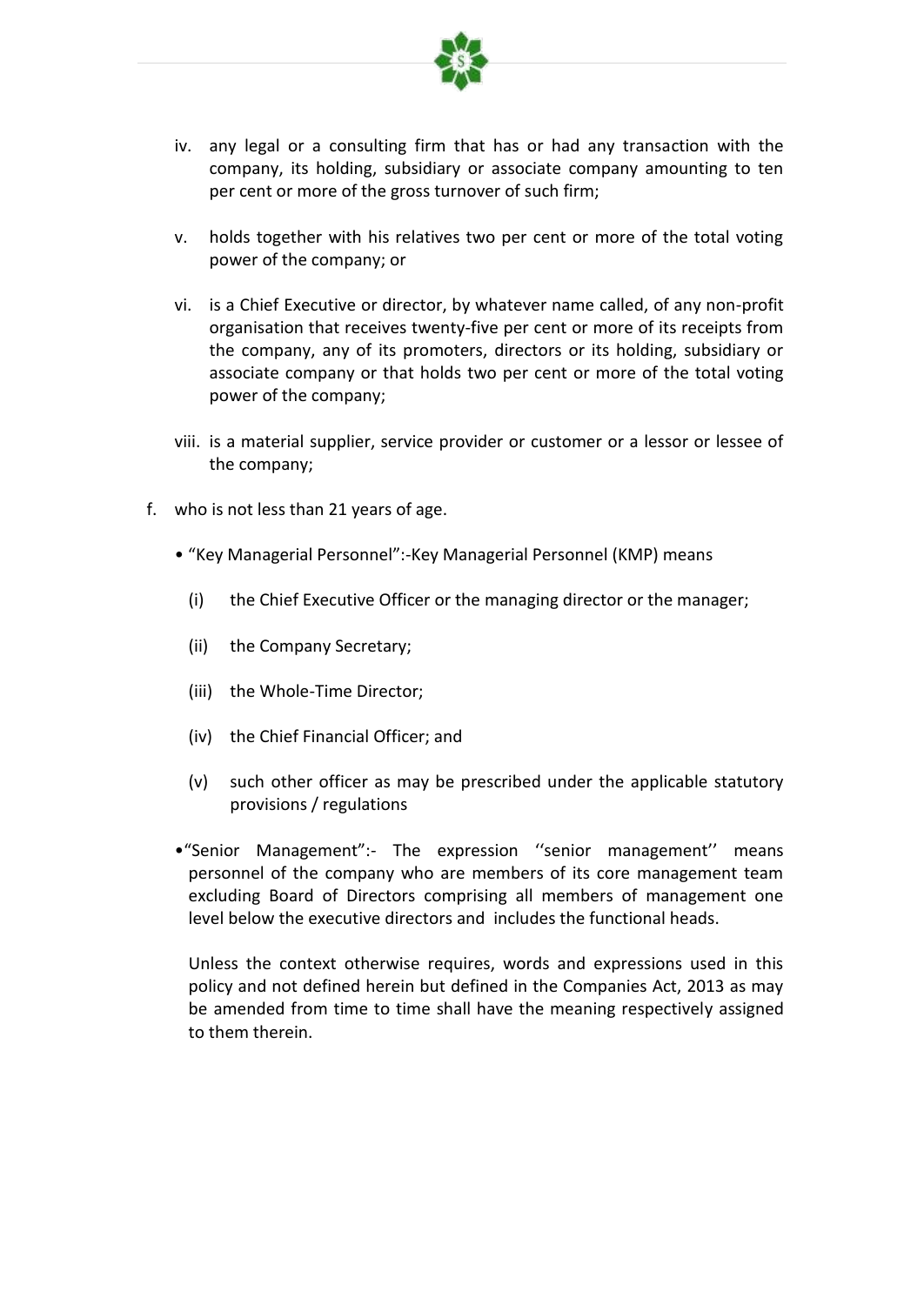

# **Applicability:**

The Policy is applicable to

- All Directors
- Key Managerial Personnel
- Senior Management Personnel

#### **Constitution of the Nomination and Remuneration Committee:**

The Board has the power to constitute/ reconstitute the Committee from time to time in order to make it consistent with the Company's policy and applicable statutory requirement. At present, the Nomination and Remuneration Committee comprises of the following Directors:

- i. Shri K. Thanu Pillai Chairman (Independent Director)
- ii. Shri O.Swaminatha Reddy Member (Independent Director)
- iii. Mrs.S.Rachana Member (Non-Executive Director)
- iv. Shri V.H.Ramakrishnan Member (Independent Director)

#### **General Appointment Criteria:**

- i. The Committee shall consider the ethical standards of integrity and probity, qualification, expertise and experience of the person for appointment as Director, KMP or at Senior Management level and accordingly recommend to the Board his / her appointment.
- ii. The Company should ensure that the person so appointed as Director/ Independent Director/ KMP/ Senior Management Personnel shall not be disqualified under the Companies Act, 2013, rules made thereunder, Listing Agreement or any other enactment for the time being in force.
- iii. The Director/ Independent Director/ KMP/ Senior Management Personnel shall be appointed as per the procedure laid down under the provisions of the Companies Act, 2013, Rules made hereunder, Listing Agreement or any other enactment for the time being in force.

#### **Additional Criteria for Appointment of Independent Directors:**

The Committee shall consider qualifications for Independent Directors as mentioned in herein earlier under the head 'Definitions' and also their appointment shall be governed as per the provisions of SEBI (Listing Obligations and Disclosure Requirements) Regulations, 2015 as since amended vide SEBI (Listing Obligations and Disclosure Requirements) (Amendment) Regulations, 2018 and Companies Act, 2013.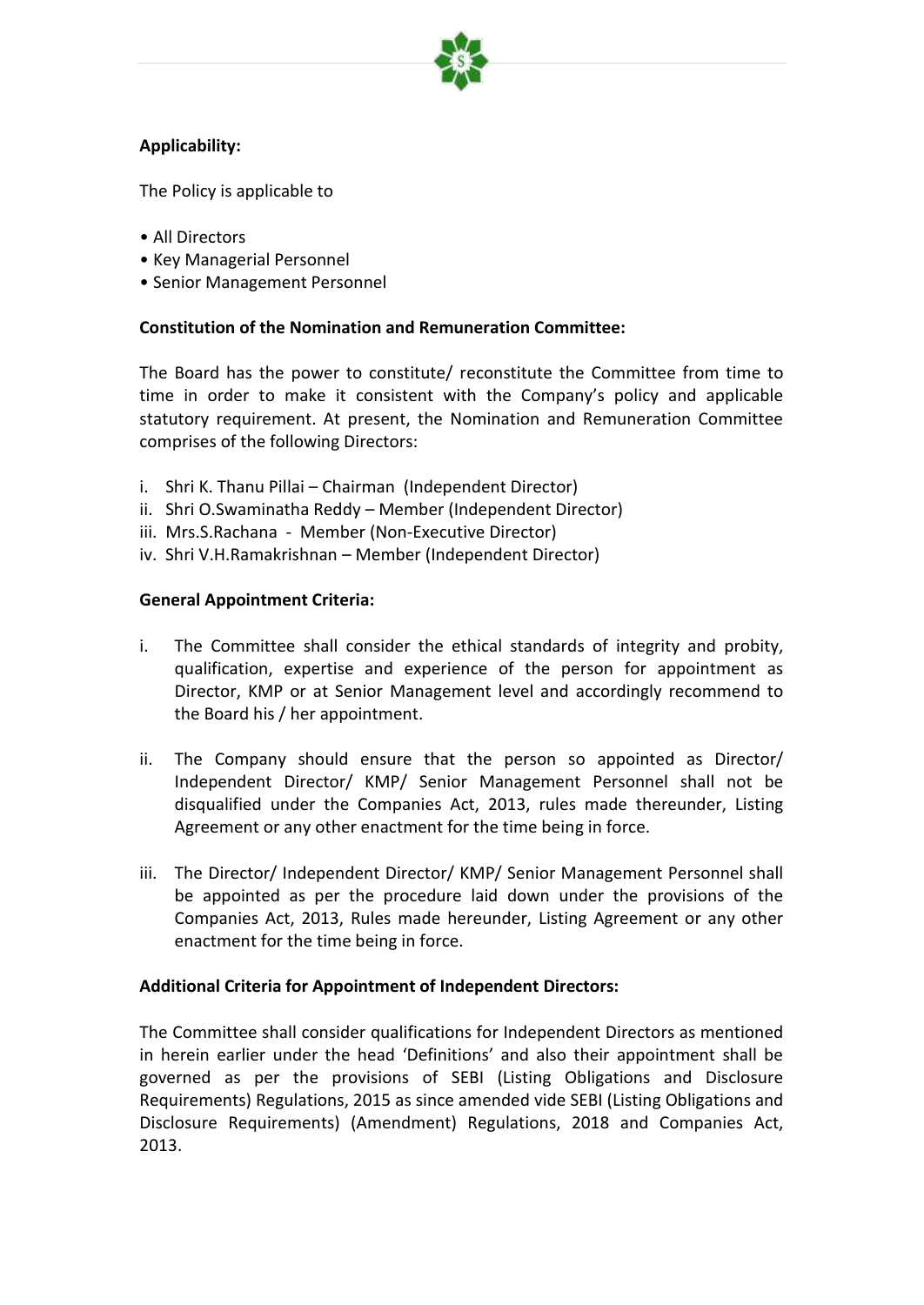

# **Term / Tenure:**

The Term / Tenure of the Directors shall be governed as per provisions of the Companies Act, 2013 and rules made thereunder as amended from time to time.

#### **Removal:**

Due to reasons falling under any disqualification mentioned in the Companies Act, 2013, rules made thereunder or under any other applicable Act, rules and regulations or any other reasonable ground, the Committee may recommend to the Board for removal of a Director, KMP or Senior Management Personnel subject to the provisions and compliance of the said Act, rules and regulations.

#### **Policy on Board diversity:**

The Board of Directors shall have the optimum combination of Directors from the different areas / fields as may be considered appropriate and relevant to the operations of the Company.

The Board shall have at atleast one Board member who has accounting or related financial management expertise and atleast three members who are financially literate.

#### **Remuneration:**

The Committee will recommend the remuneration to be paid to the Managing Director, Whole-time Director, KMP and Senior Management Personnel to the Board for their approval.

The level and composition of remuneration so determined by the Committee shall be reasonable and sufficient to attract, retain and motivate directors, Key Managerial Personnel and Senior Management of the quality required to run the company successfully. The relationship of remuneration to performance should be clear and meet appropriate performance benchmarks. The remuneration may also involve a balance between fixed and incentive pay reflecting short and long-term performance objectives appropriate to the working of the company and its goals:

#### **1. Executive Directors/ Managing Director**

Besides the above Criteria, the Remuneration/ compensation/ commission etc to be paid to Executive Director/ Managing Director etc shall be governed as per provisions of the Companies Act, 2013 and rules made thereunder or any other enactment for the time being in force.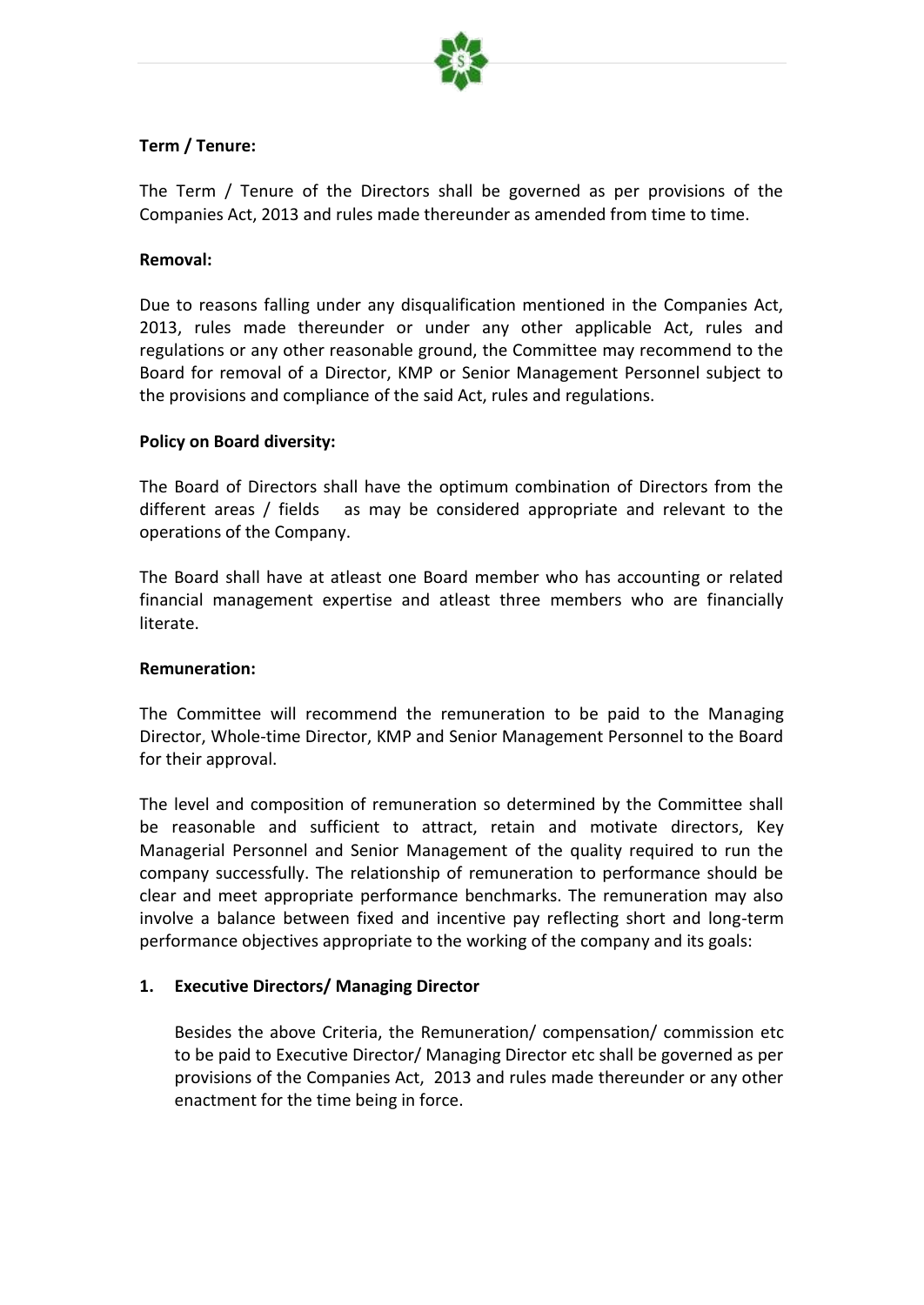

## **2. Non executive Independent Directors**

The Non-Executive Independent Director may receive remuneration by way of sitting fees for attending meetings of Board or Committee thereof. Provided that the amount of such fees shall be subject to ceiling/ limits as provided under Companies Act, 2013 and rules made thereunder or any other enactment for the time being in force.

## **3. KMPs / Senior Management Personnel**

The Remuneration to be paid to KMPs/ Senior Management Personnel shall be based on the experience, qualification and expertise of the related personnel and governed by the limits, if any prescribed under the Companies Act, 2013 and rules made thereunder or any other enactment for the time being in force.

## **4. Directors and Officers' Insurance**

Where any insurance is taken by the Company on behalf of its Directors, KMPs/ Senior Management Personnel etc. for indemnifying them against any liability, the premium paid on such insurance shall not be treated as part of the remuneration payable to any such personnel.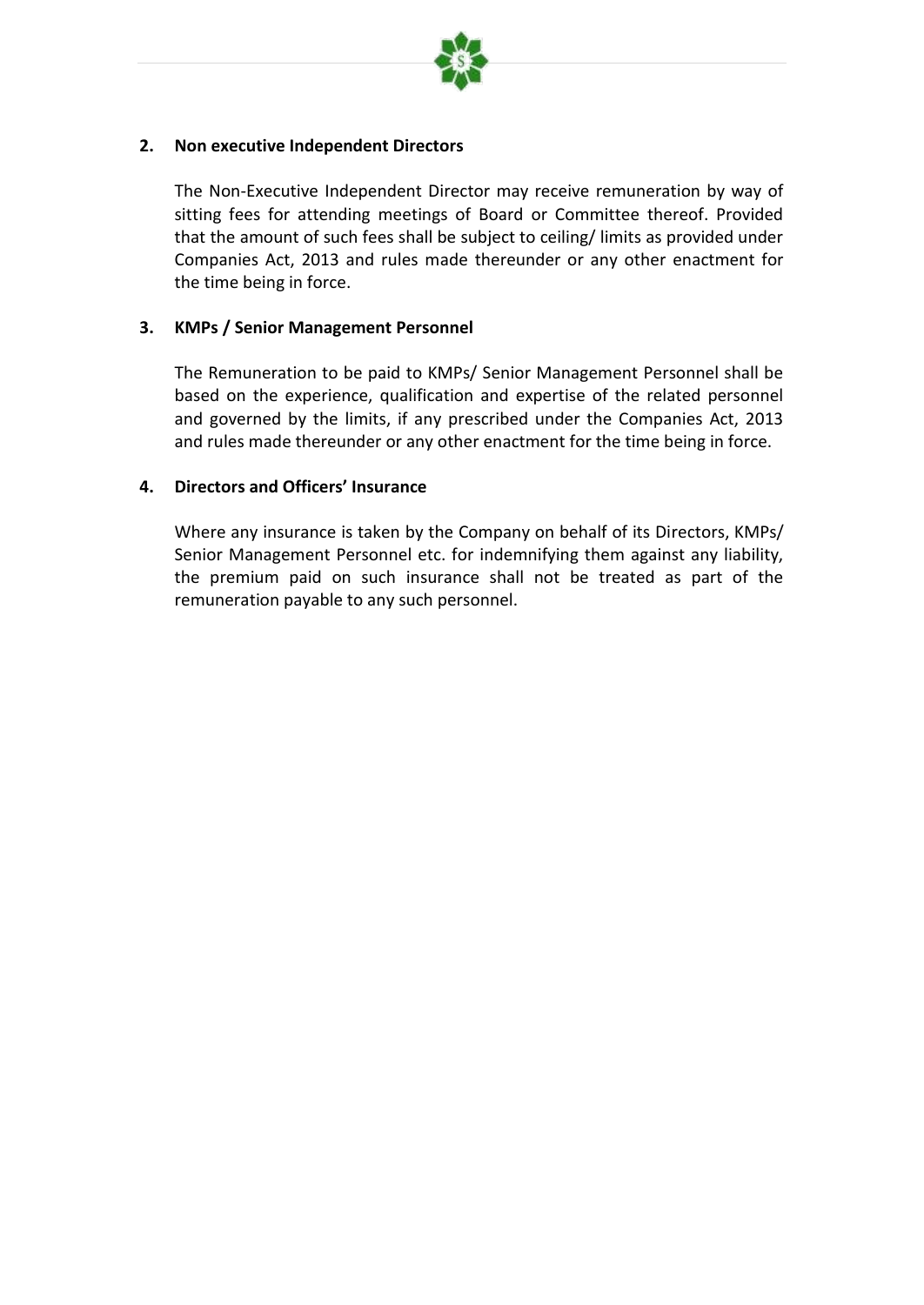

# **Anneuxre-2**

## **Criteria for Performance Evaluation**

## **Performance of Evaluation of Executive Directors**

The Executive Directors shall be evaluated on the basis of targets / criteria, if any, given to them by the board from time to time.

## **Performance Evaluation of Non-Executive Directors**

- 1. How well prepared and well informed the non-executive directors are for board meetings.
- 2. Frequency of the attendance at the board meetings by the directors.
- 3. Willingness to spend time and effort for learning about the company and its business.
- 4. Quality and value of contribution at board meetings.
- 5. Interaction with other board members, senior management and other members.
- 6. Can they present their views convincingly, yet diplomatically?
- 7. Whether they listen to the views of others.

#### **Performance Evaluation of Independent Directors**

- 1. Ability to contribute to and monitor corporate governance practices
- 2. Active participation in long-term strategic planning
- 3. Commitment to the fulfillment of a director's obligation and fiduciary responsibilities

#### **Evaluation of Board and its Process**

- 1. The frequency of meetings
- 2. The length of meetings
- 3. The administration of meeting
- 4. The number of committee and their roles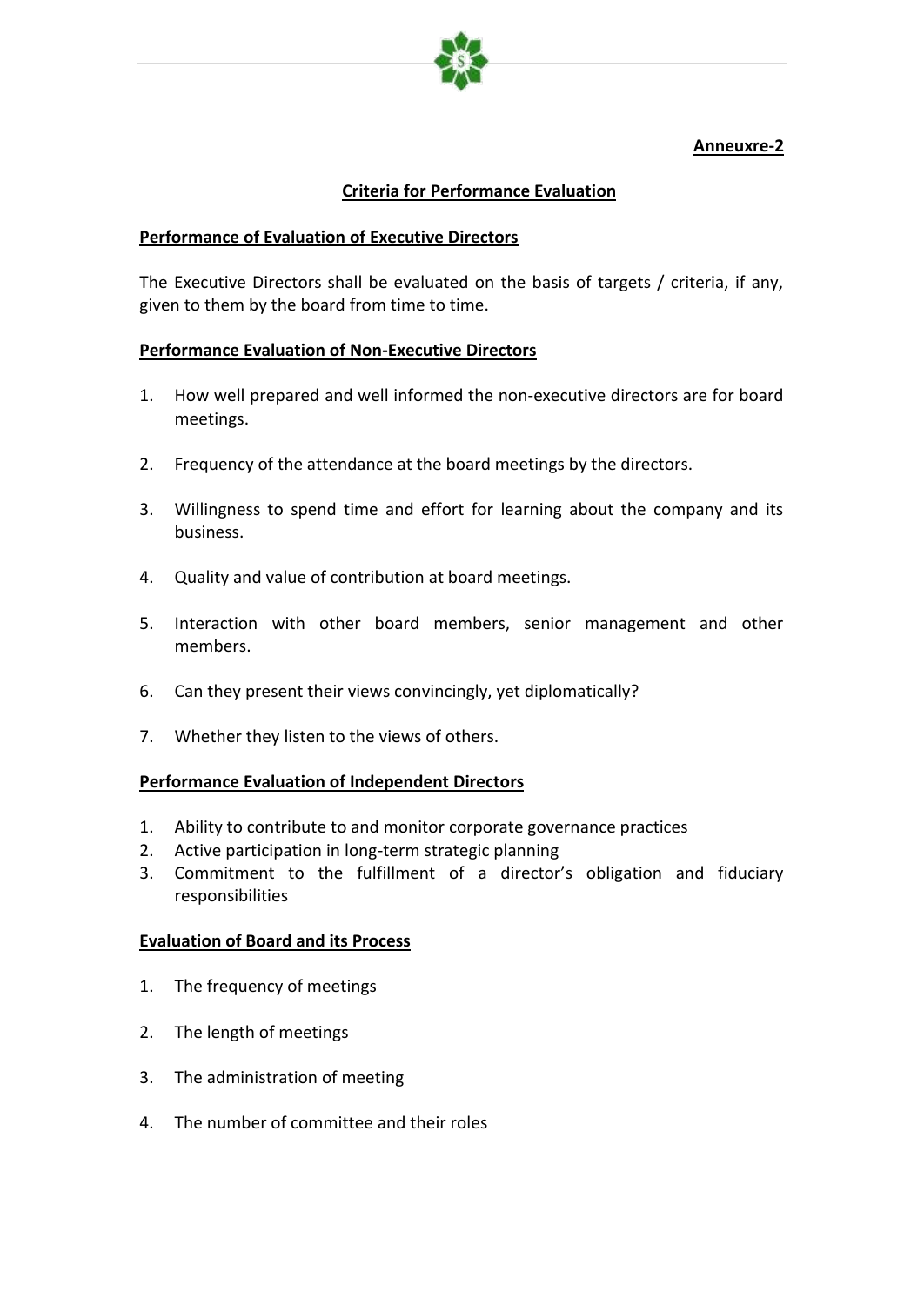

- 5. The information to board members and between board members
- 6. The quality and quantity of information
- 7. The performance of individual director:
	- Personal relationship
	- The collective performance of the board / committee as a team
	- The individual performance and contribution

## **Performance Evaluation of Chairman**

- 1. Leadership skill
- 2. Leadership and communication with board
- 3. Are board members allowed to raise views and concerns

For convenience of the Committee, a ranking sheet also given in **Annexure-3** for adoption, if deemed fit.